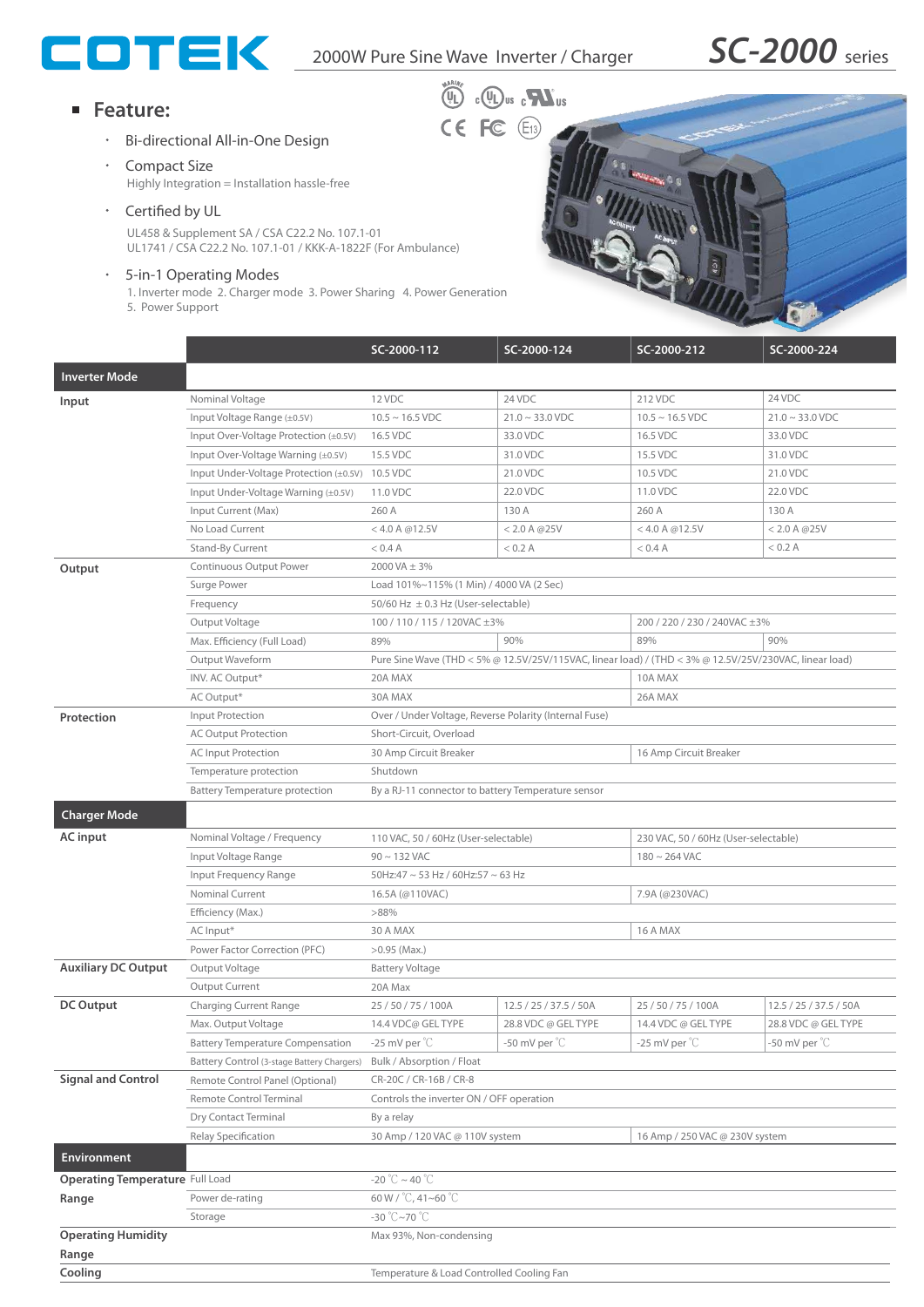



|                                   | SC-2000-112                                  | SC-2000-124 | SC-2000-212                                      | SC-2000-224 |
|-----------------------------------|----------------------------------------------|-------------|--------------------------------------------------|-------------|
| Safety and EMS                    |                                              |             |                                                  |             |
| <b>Safety Standards</b>           | UL458 & Supplement SA / UL1741<br>EN 62368-1 |             |                                                  |             |
| E-mark                            | <b>STATISTICS</b>                            |             | Certified CISPR 25: ISO7637-2                    |             |
| <b>EMC Standards</b>              | Certified FCC Class A*                       |             | EN55032 Class A*, EN55024 Class A*               |             |
|                                   |                                              |             | EN61000-3-2, 3-3, EN61000-4-2, 3, 4, 5, 6, 8, 11 |             |
| Other                             |                                              |             |                                                  |             |
| Dimension $(W \times H \times D)$ | 251 x 116 x 453mm                            |             |                                                  |             |
| <b>Net Weight</b>                 | 6 Kg                                         |             |                                                  |             |

\*Max Inverter output define inverter 100% load output at Vac =100V / 200V

\*Max AC output define AC input current + Inverter output current, cannot over AC input limit.

\*Max AC input current Limit by the Breaker

\*SC series is a class A product. In a domestic environment this product may cause radio interference in which case the user may be required to take adequate measures.

# **The Battery Charger**



Three step charge system



Charge characteristic of three-step plus charging method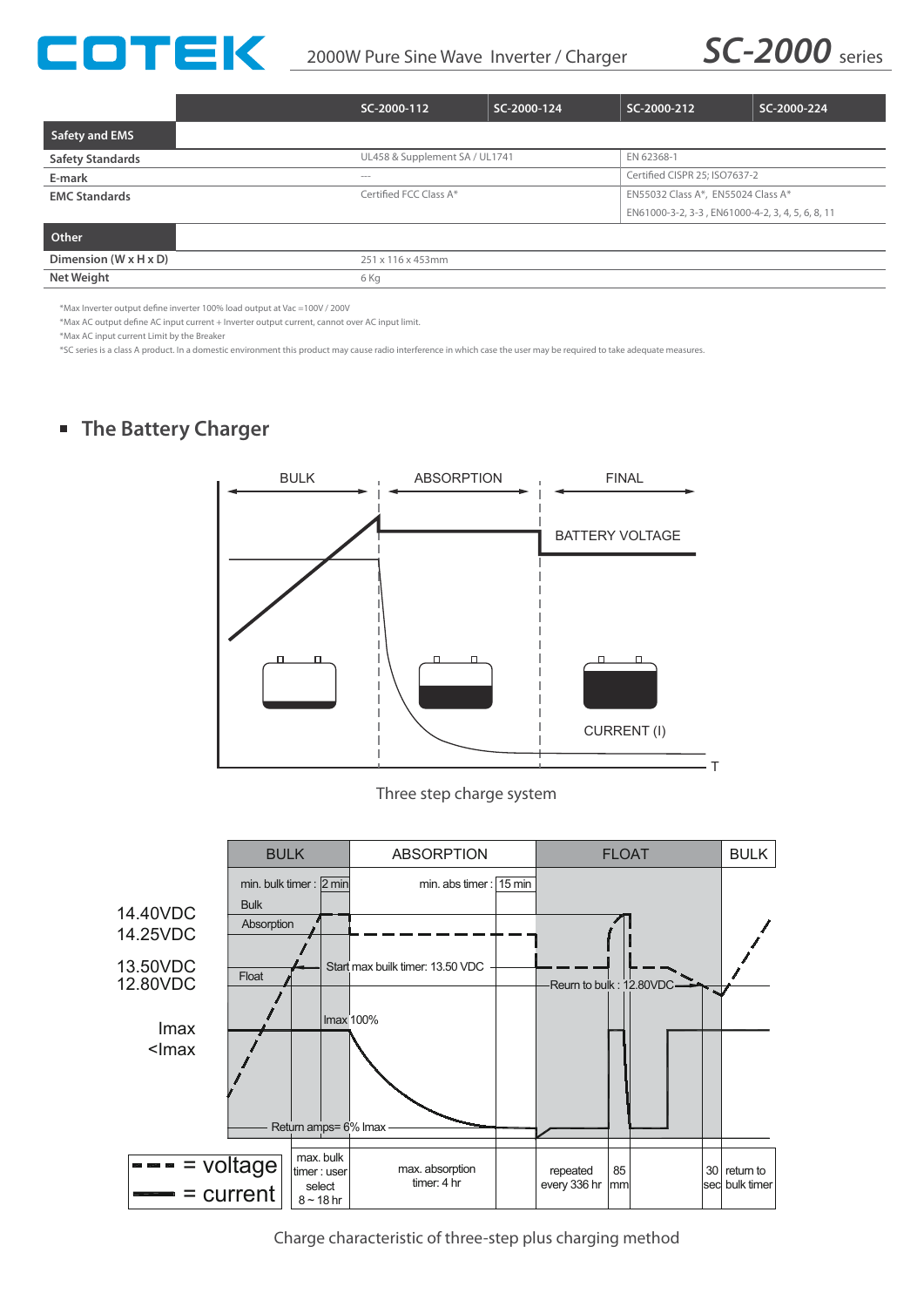

**Front panel**



# ■ Function LED

BAT : Display input voltage

| <b>LED Status</b> | <b>DC12V</b>      | DC <sub>24</sub> V |  |
|-------------------|-------------------|--------------------|--|
| Red               | < 11.0V           | < 22.0V            |  |
| Orange            | $11.0 \sim 11.5V$ | $22.0 \sim 23.0V$  |  |
| Green             | $11.5 \sim 15.0V$ | $23.0 \sim 30.0 V$ |  |
| Orange            | $15.0 \sim 15.5V$ | $30.0 \sim 31.0 V$ |  |
| Red               | >15.5V            | >31.0V             |  |

## Charger : Display Charger Stage

| <b>LED Status</b>                 | SC-1200 / SC-2000    |  |
|-----------------------------------|----------------------|--|
| <b>Orange Blink</b>               | Bulk                 |  |
| Orange                            | Absorption           |  |
| Green                             | Float                |  |
| Red                               | <b>Charger Error</b> |  |
| <b>Green Fast</b><br><b>Blink</b> | Active               |  |
| <b>Green Slow</b><br><b>Blink</b> | Equalization         |  |
| Dark                              | Inverter Mode        |  |

\*GEL Battery TYPE No Equalization function **Blink**

\*"Equalization function" can only open with communication

Load: Display AC loads (PF=1)

| <b>LED Status</b> | SC-1200 / SC-2000   |  |
|-------------------|---------------------|--|
| Red               | >115%               |  |
| Orange            | $100 \sim 115\%$    |  |
| Green             | $0 \sim 100 \%$     |  |
| Dark              | <b>Charger Mode</b> |  |

## Charger : Display Charger Stage

| <b>LED Status</b>                  | <b>Status</b>      |  |
|------------------------------------|--------------------|--|
| Green                              | Normal             |  |
| <b>Green Slow</b><br><b>Blink</b>  | <b>OTP</b>         |  |
| <b>Green Fast</b><br><b>Blink</b>  | <b>UTP</b>         |  |
| Orange                             | PLL/Frequency Fail |  |
| <b>Orange Slow</b><br><b>Blink</b> | AC in UVP/OVP      |  |
| <b>Orange Fast</b><br><b>Blink</b> | <b>AC IN OCP</b>   |  |
| Red                                | OLP / SCP          |  |
| <b>Red Slow</b><br><b>Blink</b>    | <b>Battery UVP</b> |  |
| <b>Red Fast</b><br><b>Blink</b>    | Battery OVP        |  |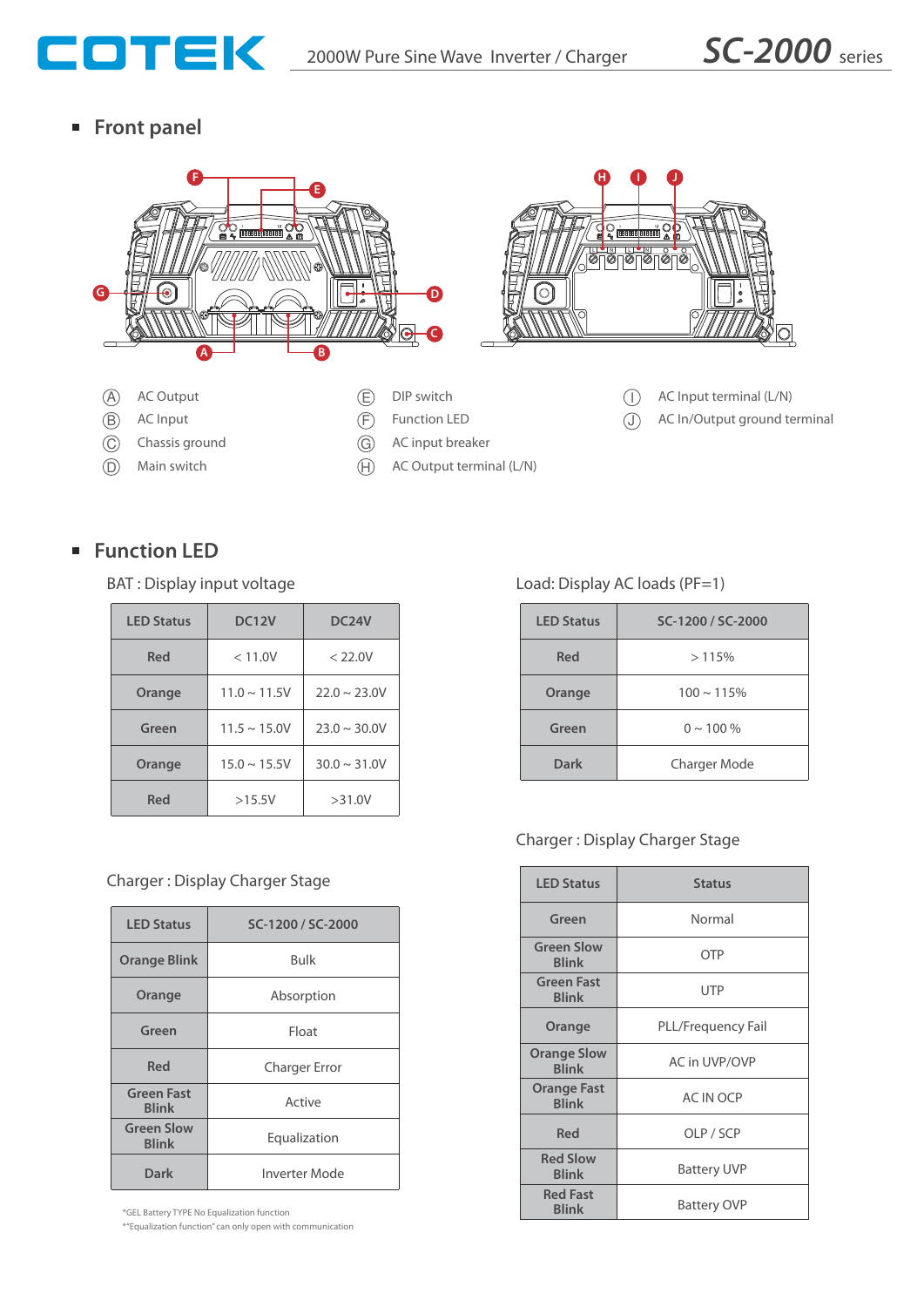

# **The Battery Charger**



Temperature reading form BTS

# **Mechanical Drawings**

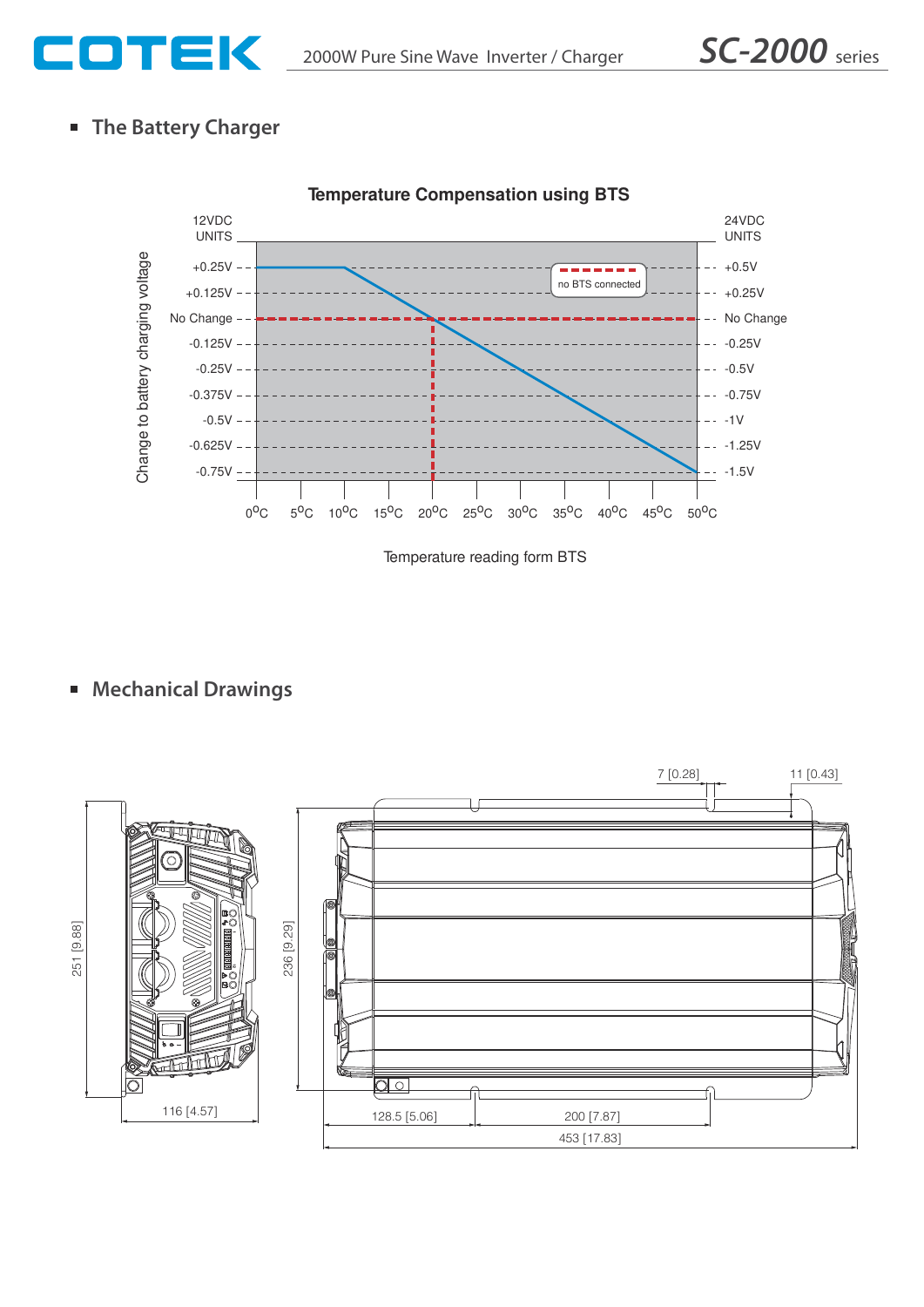

## **Dip switch Function**

| <b>Dip Switch</b> | <b>Function</b>               |  |
|-------------------|-------------------------------|--|
| S <sub>1</sub>    | Output Voltage Select         |  |
| S <sub>2</sub>    |                               |  |
| S <sub>3</sub>    | <b>Frequency Select</b>       |  |
| <b>S4</b>         |                               |  |
| S <sub>5</sub>    | AC Input Current Limit Select |  |
| S <sub>6</sub>    |                               |  |
| <b>S7</b>         | <b>Battery Type Select</b>    |  |
| S <sub>8</sub>    |                               |  |
| S <sub>9</sub>    | <b>Charger Current Select</b> |  |
| <b>S10</b>        |                               |  |
| <b>S11</b>        | DC Source on/off              |  |
| <b>S12</b>        | Saving Function on/off        |  |

## AC Input Current Limit Select (S4,S5,S6)

| <b>AC Input Current</b><br>100~120V / 200~240V | <b>S4</b>  | S <sub>5</sub> | S <sub>6</sub> |
|------------------------------------------------|------------|----------------|----------------|
| 3A/2A                                          | <b>OFF</b> | OFF            | <b>OFF</b>     |
| 6A/4A                                          | ON         | OFF            | OFF            |
| 9A/6A                                          | <b>OFF</b> | ON             | OFF            |
| 12A/8A                                         | ON         | ON             | <b>OFF</b>     |
| 15A / 10A                                      | <b>OFF</b> | OFF            | ON             |
| 20A / 12A                                      | ON         | OFF            | ON             |
| 25A / 14A                                      | OFF        | ON             | ON             |
| 30A / 16A                                      | ON         | ON             | ON             |

## Charger Current Select Function (S9,S10)

| <b>Charger Current</b> | S <sub>9</sub> | <b>S10</b> |
|------------------------|----------------|------------|
| 25%                    | OFF            | OFF        |
| 50%                    | ΟN             | OFF        |
| 75%                    | OFF            | ON         |
| 100%                   | ΟN             | ΟN         |

## Saving Function Switch ON/OFF Function (S12)

| <b>Saving function</b> | S <sub>12</sub> |
|------------------------|-----------------|
| <b>OFF</b>             | OFF             |
| ON                     | ON              |

#### Output Voltage switch Function (S1,S2)

| <b>Output Voltage</b> | S <sub>1</sub> | S <sub>2</sub> |
|-----------------------|----------------|----------------|
| 100V / 200V           | OFF            | OFF            |
| 110V / 220V           | ON             | OFF            |
| 115V / 230V           | OFF            | ON             |
| 120V / 240V           | OΝ             | ON             |

## Output Frequency switch Function (S3)

| <b>Frequency</b> | S <sub>3</sub> |
|------------------|----------------|
| <b>50HZ</b>      | OFF            |
| 60HZ             | ON             |

#### Battery Type Select Function (S7,S8):

| <b>Battery Type</b> | S7          |                   | S <sub>8</sub> |        |
|---------------------|-------------|-------------------|----------------|--------|
| <b>GEL</b>          | OFF         |                   | OFF            |        |
| Flooded             | ΟN          |                   | OFF            |        |
| <b>AGM</b>          | OFF         |                   | ΟN             |        |
| <b>Customer</b>     | ΟN          |                   | ON             |        |
|                     |             |                   |                |        |
| <b>Battery Type</b> | <b>Bulk</b> | <b>Absorption</b> |                | Float  |
| <b>GEL</b>          | 14.40V      |                   | 14.10V         | 13.60V |
| <b>Flooded</b>      | 14.70V      |                   | 14.60V         | 13.40V |
| <b>AGM</b>          | 14.70V      |                   | 14.30V         | 13.10V |

#### DC Source Output On/Off Function (S11)

| <b>ESB</b> function | <b>S11</b> |
|---------------------|------------|
| <b>OFF</b>          | <b>OFF</b> |
| ON                  | ON         |

#### Power Saving Load Function

|         | Saving Wake<br>up Power | <b>Input Saving</b><br>Mode Power |  |
|---------|-------------------------|-----------------------------------|--|
| SC-1200 | $>40$ VA                | > 20 VA                           |  |
| SC-2000 | $>40$ VA                | > 20 VA                           |  |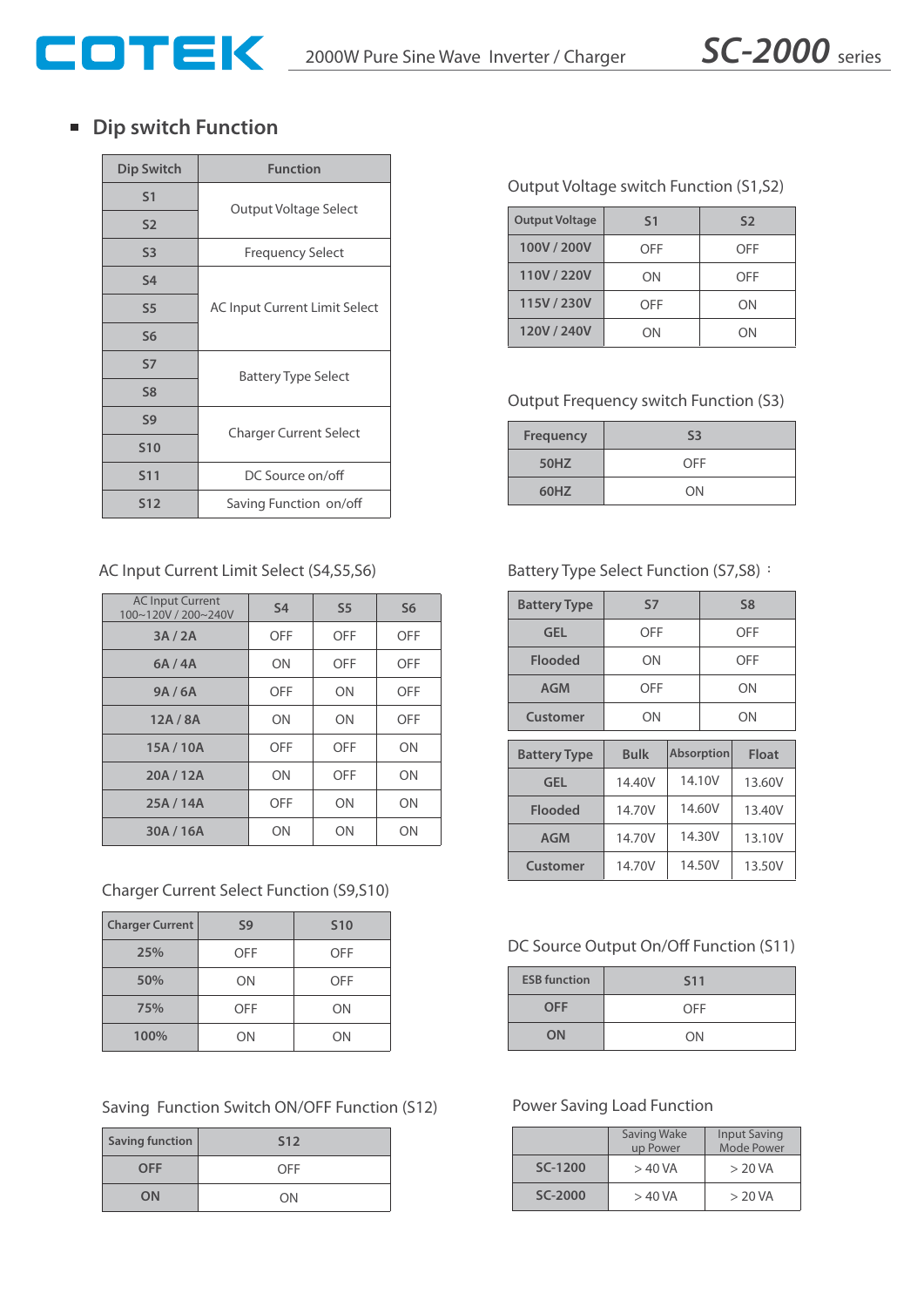

**Rear panel**



**BAT. TEMP. Port (RJ-11)**



| <b>Pin Number</b> | <b>Signal Description</b>    |  |  |
|-------------------|------------------------------|--|--|
|                   | Not used                     |  |  |
| $\overline{ }$    | <b>GND</b>                   |  |  |
| 3                 | Batteries temperature sensor |  |  |
|                   | <b>Battery Detect</b>        |  |  |
| 5                 | Not used                     |  |  |
| 6                 | Not used                     |  |  |

# ■ Remote Port (RJ-11)

| <b>Pin Number</b> | <b>Signal Description</b> |                                                |  |
|-------------------|---------------------------|------------------------------------------------|--|
|                   | Reserved                  |                                                |  |
|                   | <b>GND</b>                | The same polarity as the battery negative side |  |
|                   | <b>RXD</b>                | RS232 RXD                                      |  |
|                   | TXD                       | RS232 TXD                                      |  |
|                   | <b>RMT</b>                | Remote controller panel (positive)             |  |
|                   | VCC                       | Internal power for remote controller           |  |